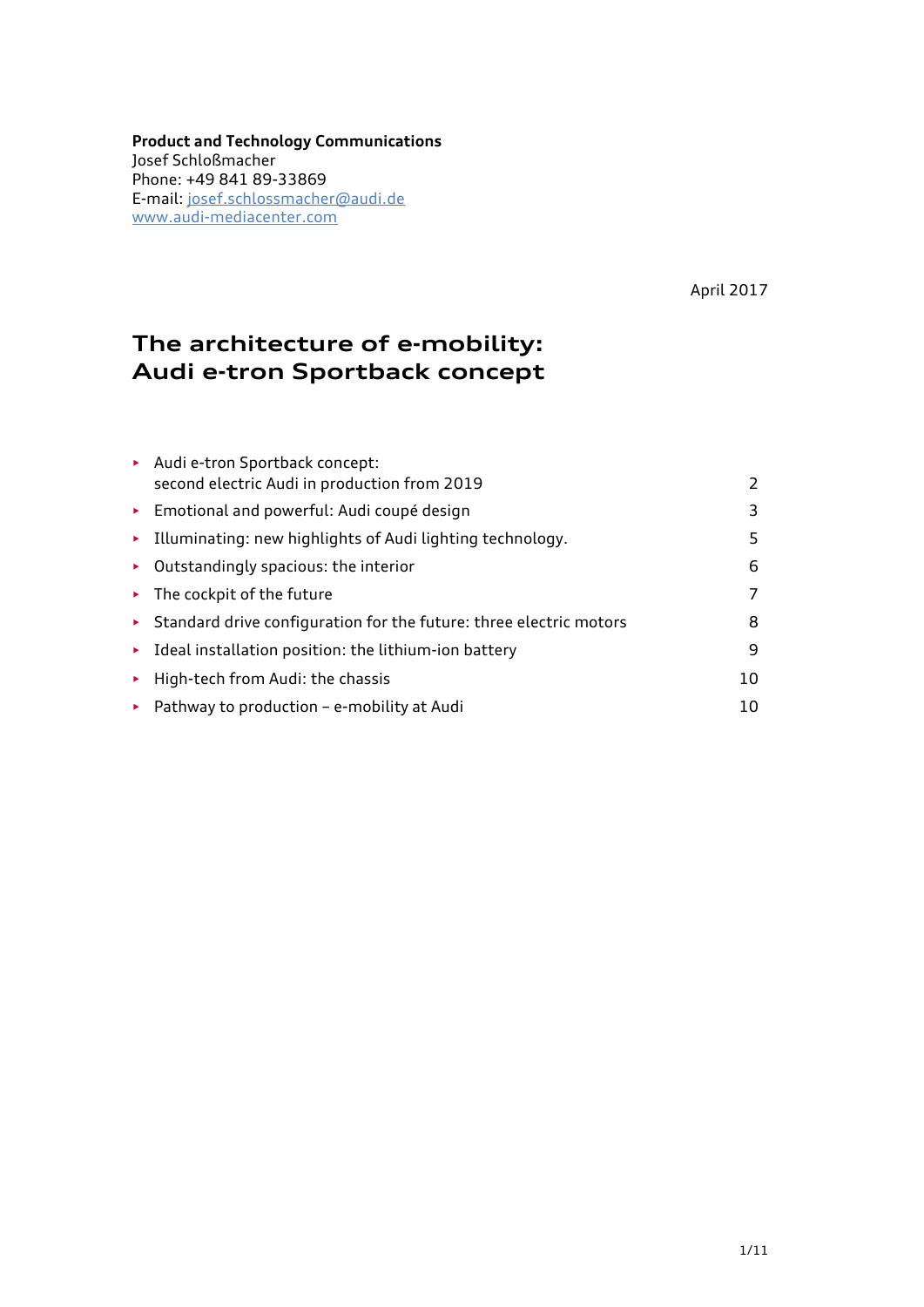# **Architecture of e-mobility: Audi e**-**tron Sportback concept**

**Design study and technology demonstrator, electric car and power pack in the guise of a coupé: A versatile concept car makes its world debut in the Chinese metropolis of Shanghai as the Audi e**-**tron Sportback concept. The brand with the four rings presents the study of a four-door Gran Turismo with a powerful 320 kW electric drive at the Auto Shanghai 2017 this spring. The formal idiom of the coupé with Lux Silver paint finish combines classic Audi elements with an array of trendsetting details: an electrifying architecture, tailored consistently to the technology and the package of the electric drive.**

The Audi e-tron Sportback represents an important milepost for Audi along the road to electric mobility. Rupert Stadler, Chairman of the Board of Management of AUDI AG, confirmed: "Our Audi e-tron will be starting out in 2018 – the first electric car in its competitive field that is fit for everyday use. With a range of over 500 kilometers (310.7 miles) and the special electric driving experience, we will make this sporty SUV the must-have product of the next decade. Following close on its heels, in 2019, comes the production version of the Audi e-tron Sportback – an emotional coupé version that is thrillingly identifiable as an electric car at the very first glance."

In its consciously light-colored interior the Audi e-tron Sportback concept offers a blend of functional clarity and reductive controls as a formal principle. Expansive touch-sensitive screens below the central display, on the center console and in the door trims supply information and interact with the on-board systems. Horizontal surfaces on the dashboard and the seemingly floating center console convey a sense of open perspectives for the occupants of the four individual seats.

The concept car's lighting technology is an innovation that is visible by both day and night. Digitally controlled Matrix LED units at the front and rear produce an excellent light yield. Minuscule Digital Matrix projectors literally make their mark on the road ahead, turning light into a versatile, dynamic channel of communication with the surroundings.

For its drive, the e-tron Sportback uses a configuration that will also be adopted in future production Audi models with all-electric drive: One electric motor on the front axle and two on the rear power all four wheels, transforming the high-performance coupé into a quattro in typical Audi style.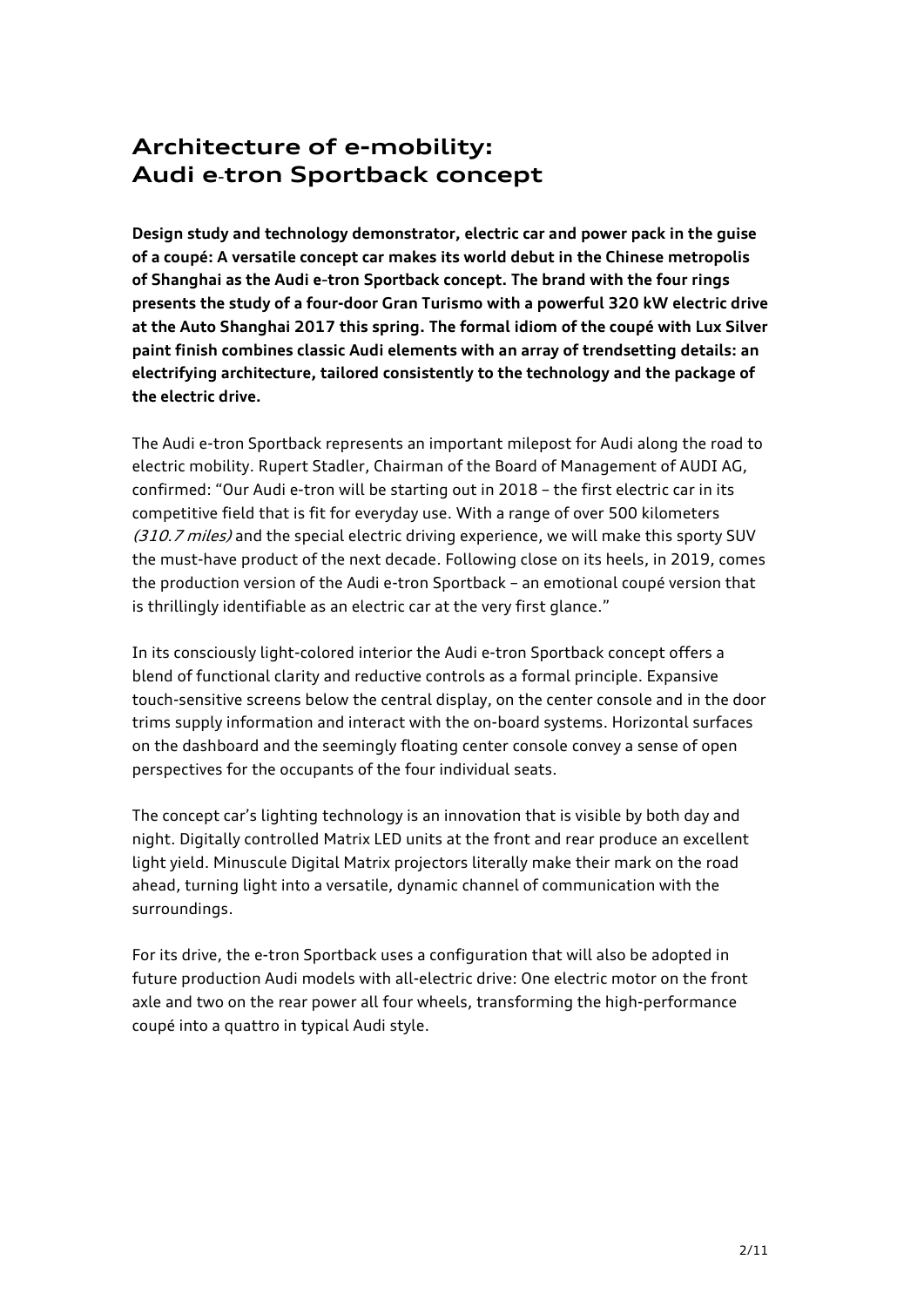320 kilowatts of power – which can even reach 370 kW in the boost mode – provide a fitting level of propulsion, with the sprint from 0 to 100 km/h  $(62.1$  mph) a done deal in just 4.5 seconds. With the battery's energy content of 95 kilowatt-hours, its range is in excess of 500 kilometers (310.7 miles) (NEDC).

Dr. Dietmar Voggenreiter, Member of the Board of Management for Marketing and Sales at AUDI AG, understands the special significance of electric mobility for the market in China: "We have made a conscious decision to give the Audi e-tron Sportback its first showing here in Shanghai, because China is the world's leading market for electric automobiles. That applies as much to the infrastructure and financial support as it does to sales. There are already about 150,000 charging stations in the country, with another 100,000 due to come on stream by the end of 2017. We are well equipped for this rapid growth. In the next five years we will be offering five e-tron models in China, including purely battery-powered vehicles with ranges well in excess of 500 kilometers (310.7 miles) such as the Audi e-tron Sportback."

### **Emotional and powerful: Audi coupé design**

In an initial encounter with new forms, the eye seeks out familiar elements. The design of the Audi e-tron Sportback offers these from every perspective – yet it also springs surprises with radically new lines and solutions. One example is the front end of the electric automobile. It still sports the Singleframe, which has been the distinguishing feature of every Audi since 2003.

Now, however, its design acknowledges that the function of a classic radiator grille has become obsolete: The electric motor at the front needs nothing like the amount of air that a combustion engine does – so the large opening at the front of the car is no longer required.

Behind the familiar octagon of the Singleframe, with its overtly wide, horizontal cut, there is a large-area panel painted in the body color. Its sculptural surface has a structured pattern emblazoned with the four rings logo – just like the grille of the classic Audi Singleframe.

The edges of the central surface are drawn back, allowing air to flow through at the top. The air inlet is bracketed again by an octagonal, black-painted frame that structures almost the entire width of the front end. Between the front lid extending low down, the front apron and the wheel arches, it combines with the light units to give this Audi an unmistakable face.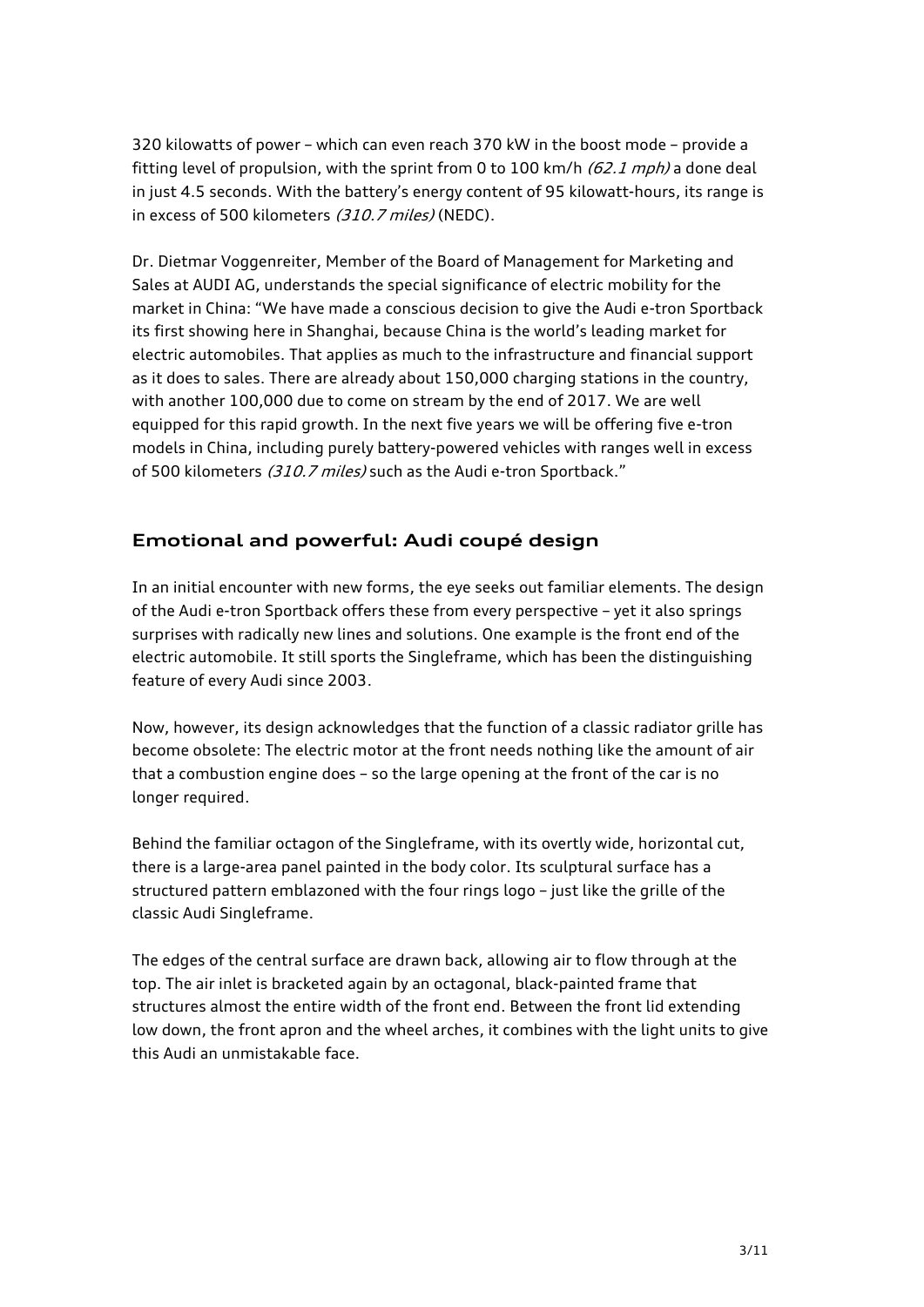The Audi designers also adopt a new tack for the air flow through the front lid. Above its front section, which dips deeply at the front, a bridge running parallel with the nose connects the two wheel arches and also doubles up as an air deflector. This gives the front end a much more dynamic character than the hefty forward structure of a car with a combustion engine installed at the front.

A glance at the flank of the Audi e-tron Sportback concept immediately reveals its common ground with two of the brand's other four-door coupés. The roof line drops down steeply to the rear. The lower edge of the rear side window curves up gently, terminating in an acute angle at the flat C-post – both elements reference the Audi A5 and Audi A7 Sportback. The stretched cabin blends with the car's SUV-pedigree lower section and the large wheels to create an unmistakable presence. Rising to the rear like a wing, the sill features a sharp hem that helps to contour the lower edges of the large doors.

The low-level shoulder line runs around the car into the rear lights, accentuating the body's horizontal emphasis.

The four wheel arches with pointedly horizontal top edges extend well out from the cabin. They shape the conspicuous quattro architecture – not just by providing visual evidence of a wide track and dynamic potential, but also by binding the e-tron Sportback into the brand's DNA. Large 23-inch wheels in a technical 6-spoke design highlight the confident presence of the imposingly dimensioned coupé. An exterior length of 4.90 meters (16.1 ft), a width of 1.98 meters (6.5 ft) and a height of 1.53 meters (5.0 ft) with a wheelbase of 2.93 meters (9.6 ft) position the e-tron Sportback in the C segment, close to the Audi A7.

Small cameras replace the exterior mirrors. This technology offers other advantages besides improved air flow and reduced wind noise. The blind spot of the physical exterior mirror is virtually eliminated, as is the obstruction to the diagonal forward view. The camera images are shown on separate displays in the doors. Audi is showing this technology as a concrete foretaste of the production version.

The rear section is kept very neat, with a wide light strip and a prominent separating edge. Here again, the determined horizontality of the quattro wheel arches dominates the proportions. The rear diffuser is visible below the bumper.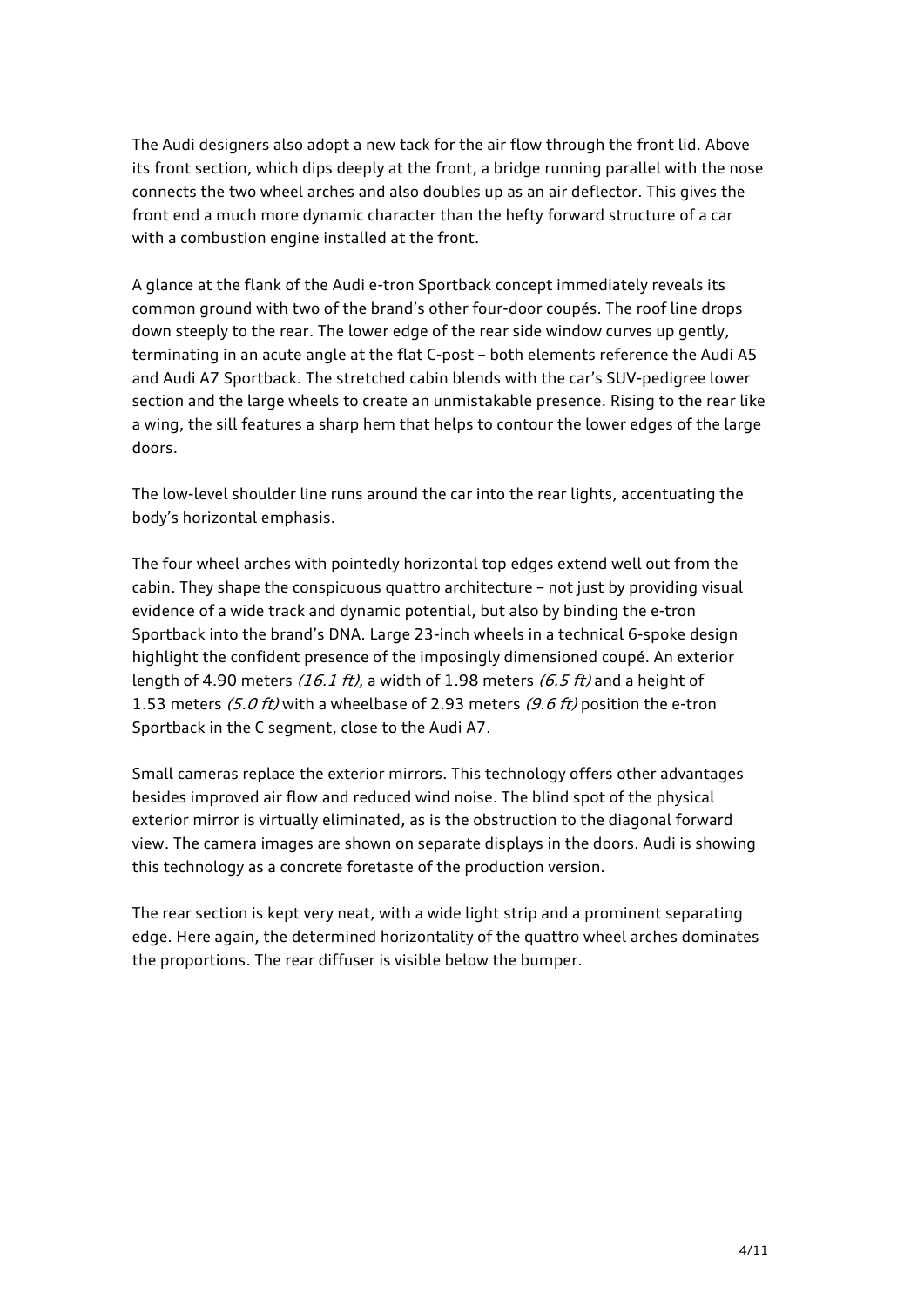## **Illuminating: new highlights of Audi lighting technology**

Audi opens another chapter of innovations in automotive lighting technology with the e-tron Sportback concept. The brand with the four rings was the first in the world to adopt full LED headlights, and gave Matrix LED technology, laser lighting and OLED technology a significant push towards their breakthrough. The technology study for Shanghai now premieres a whole host of complex functions that steer vision and interaction with the surroundings in a new direction.

Narrow light strips on both sides below the front lid – the daytime running lights – become the eyes on the face of the study. Thanks to a combination of LEDs and a micromirror-studded surface plus complex control technology, a large number of animated movements and signatures are possible. When the e-tron Sportback starts and also when the doors are opened, the system uses switchable segments to generate dynamic visual welcome signals.

In their basic setting the daytime running lights reveal two rows of finely structured illuminated segments that lend the smooth surface conspicuous three-dimensionality – this is the signature of the e-tron Sportback.

The design of the brand logos at the center of the Singleframe and on the rear is no less striking. The four rings, too, are illuminated and appear to float on the dark background. The rear illuminated rings emblem acts as a third brake light.

Below the daytime running lights, to the left and right of the Singleframe, there are two large-area light fields each comprising an arrangement of around 250 LEDs. They offer a vast array of possibilities for creating engaging graphics or specific communicative signs, even while on the move.

Another highlight is the two projection modules – by the name of Digital Matrix Light (DML) – which are integrated into the car's front end below the LED fields. These light units, ultra-high resolution laser projectors each with more than 1.3 million pixels, serve as the driving lights and high beams. Oncoming road users can be precisely masked out of the light cone and are not dazzled.

A new solution: In narrow passages, the road width required for the car can be projected precisely onto the road by the headlight cone. In construction zones, for example, this helps the driver to spot in advance if they are at risk of drifting out of line – a clear gain in terms of active road safety.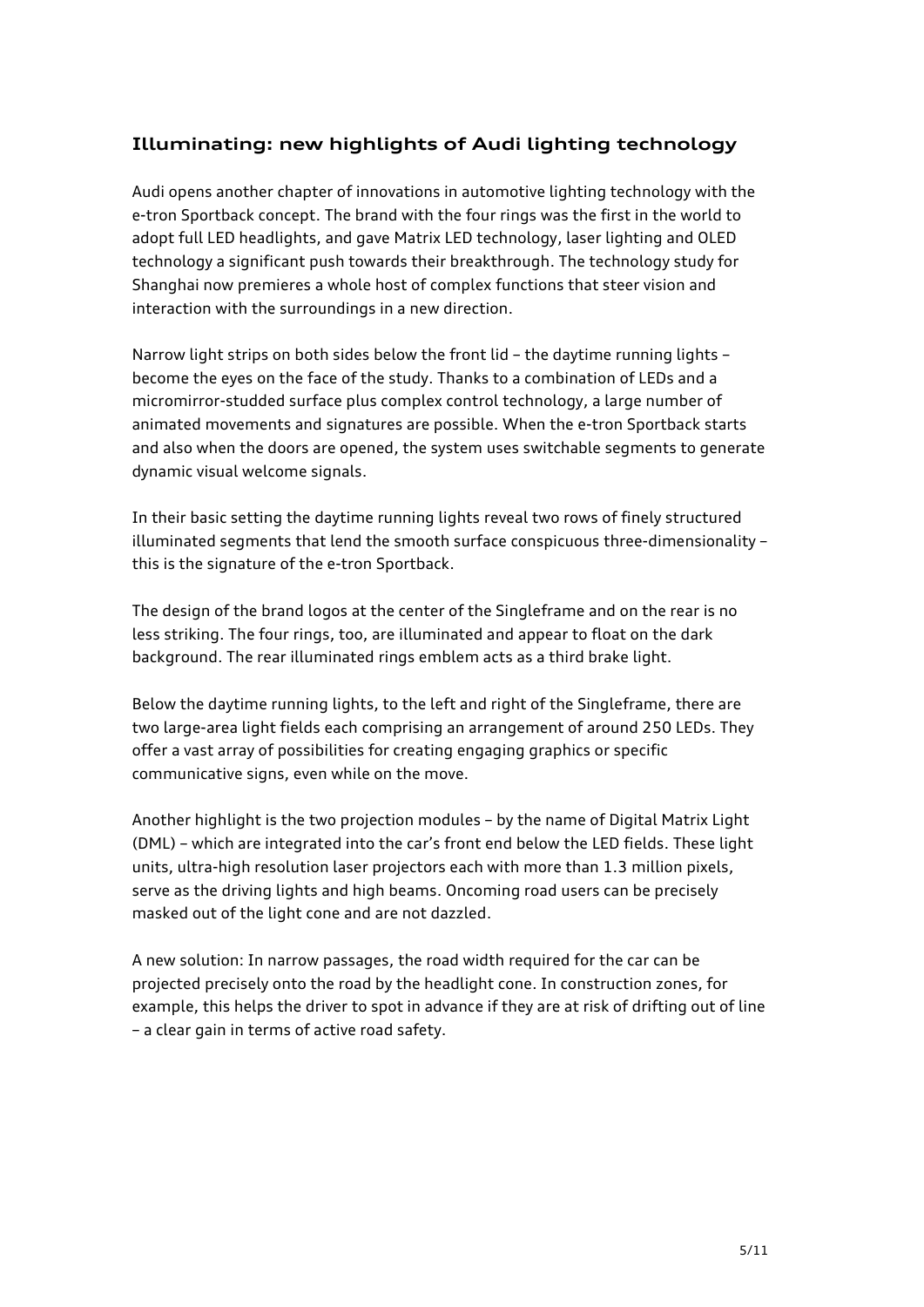The laser projectors can also cast signs on the road surface – such as a zebra crossing pattern if the driver stops to allow a pedestrian to cross the road. Numbers and letters, too, can be produced and animated – enabling graphic-verbal communication with the world outside.

LEDs are also used in the large-area rear lights; their characteristic light strip with aluminum edging accentuates the vehicle body's width and dynamism. External lighting elements that appear to float introduce the typical e-tron signature into the tail lights. Audi's typical wipe-action turn signals that perform a wiping movement from the inside outwards are also a feature of the rear end. Digital matrix light allows the signaling effect to be markedly intensified, for instance in an emergency brake application.

There are small matrix laser projectors on all four edges of the vehicle. These are trained on the road surface, so they can add an extra dimension to dynamic signals such as the wipe-action turn signals, sending out a clear message to other road users. Audi thus yet again steps into the role of lighting pioneer with the e-tron Sportback and demonstrates how effectively improvements to traffic safety can be combined with trendsetting design.

#### **The interior: outstandingly spacious**

For the interior, the Audi e-tron Sportback concept draws systematically on the package advantages of a car with battery-electric drive. The energy storage units vanish entirely under the floor, and the electric motors occupy far less space than a combustion engine with all its auxiliaries and voluminous gas tank. Separate electric motors on the front and rear axles means there is no need for a propeller shaft. As a result, the center tunnel console can be positioned independently of any substructure and now appears to hover between the driver and front-passenger seat. This design gives emphasis to the air of light-filled spaciousness, and the apertures in the slender supporting elements can be used as extra storage options.

Furthermore, the horizontal bias of the interior architecture increases the impression of spaciousness. The driver and up to three passengers travel on individual seats; there is a generous amount of legroom and shoulder room at the rear.

The entire interior is focused on the driving area and controls. The large black-panel display surfaces behind the steering wheel and on the center console appear black when inactive, and turn live together with their display elements as soon as the car is started – a design that is reminiscent of the minimalist screen-based cockpits of modern commercial aircraft.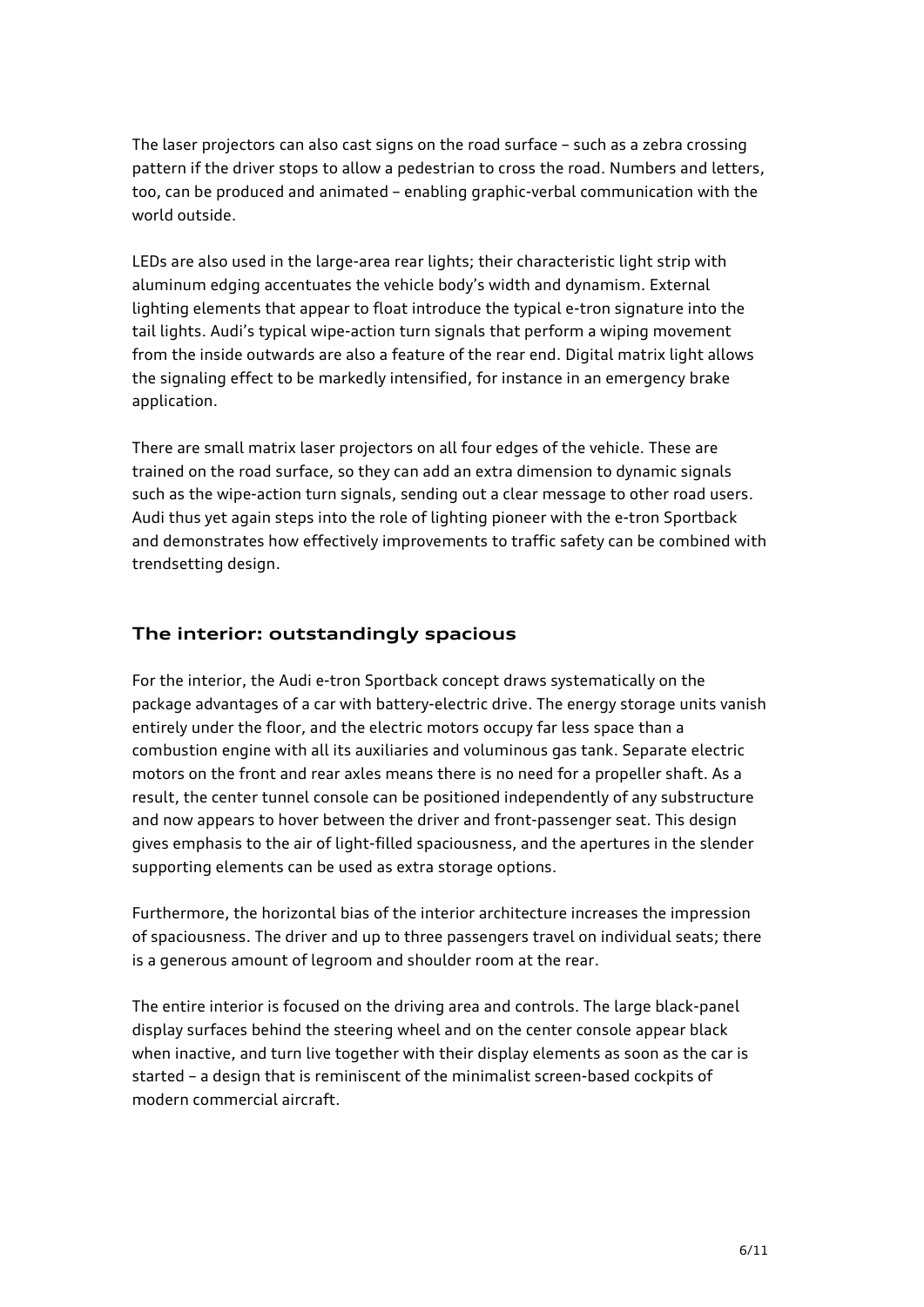The instrument panel descends towards the passengers in two levels; the continuous wrap-around from door to door is a typical element of an Audi interior.

One new feature is the design of the vertical surface ahead of the front passenger: It incorporates a wide display that can present the navigation data, weather information and the outside temperature. Below the narrow screen, across its entire width, there are small air vents that have a very tangible design and can be intuitively repositioned.

In its normal configuration the luggage compartment of the e-tron Sportback holds 550 liters (19.4 cu ft). With the rear seat backs folded down, the luggage capacity rises to 1,450 liters (51.2 cu ft).

### **The cockpit of the future**

The display and control modules in the Audi e-tron Sportback concept are deeply integrated into the sculptural, horizontal architecture of the cockpit. This is characterized by the large TFT and OLED displays.

In its main menu the Audi virtual cockpit behind the steering wheel – framed by a separate, slim cowl – displays the speed, battery charge and range. Its sophisticated graphics give the two-dimensional displays a spatial effect.

To the left and right of the Audi virtual cockpit, there are two touch-sensitive control surfaces. The driver uses the compact unit on the left to control the lighting functions. The one on the right – a 10-inch OLED touch display – is for controlling the infotainment and navigation systems. The functions in the main menu appear as a neat arrangement of tiles which each calls up the respective submenus. Important functions can also be operated using hot keys.

Below this large display on the center console, there is a further touch-sensitive OLED screen for operating the climate control and various auxiliary functions. All occupants can read off information on the ambient air quality on an overhead module.

Towards the front of the door shoulders there is a further display with gently curving surfaces that serves as a digital exterior mirror. Its specially processed camera image is bright even in poor lighting conditions, with good contrast and no glare.

The two rear passengers in the Audi e-tron Sportback concept likewise have their own touch displays in the door shoulders. They also use these to operate the climate control and infotainment for their area or to exchange media data with the driver. When the car is stationary, the displays can show the images from the exterior mirror cameras. This helps occupants to locate road users approaching the car from behind before they open the door, reducing the risk of collision.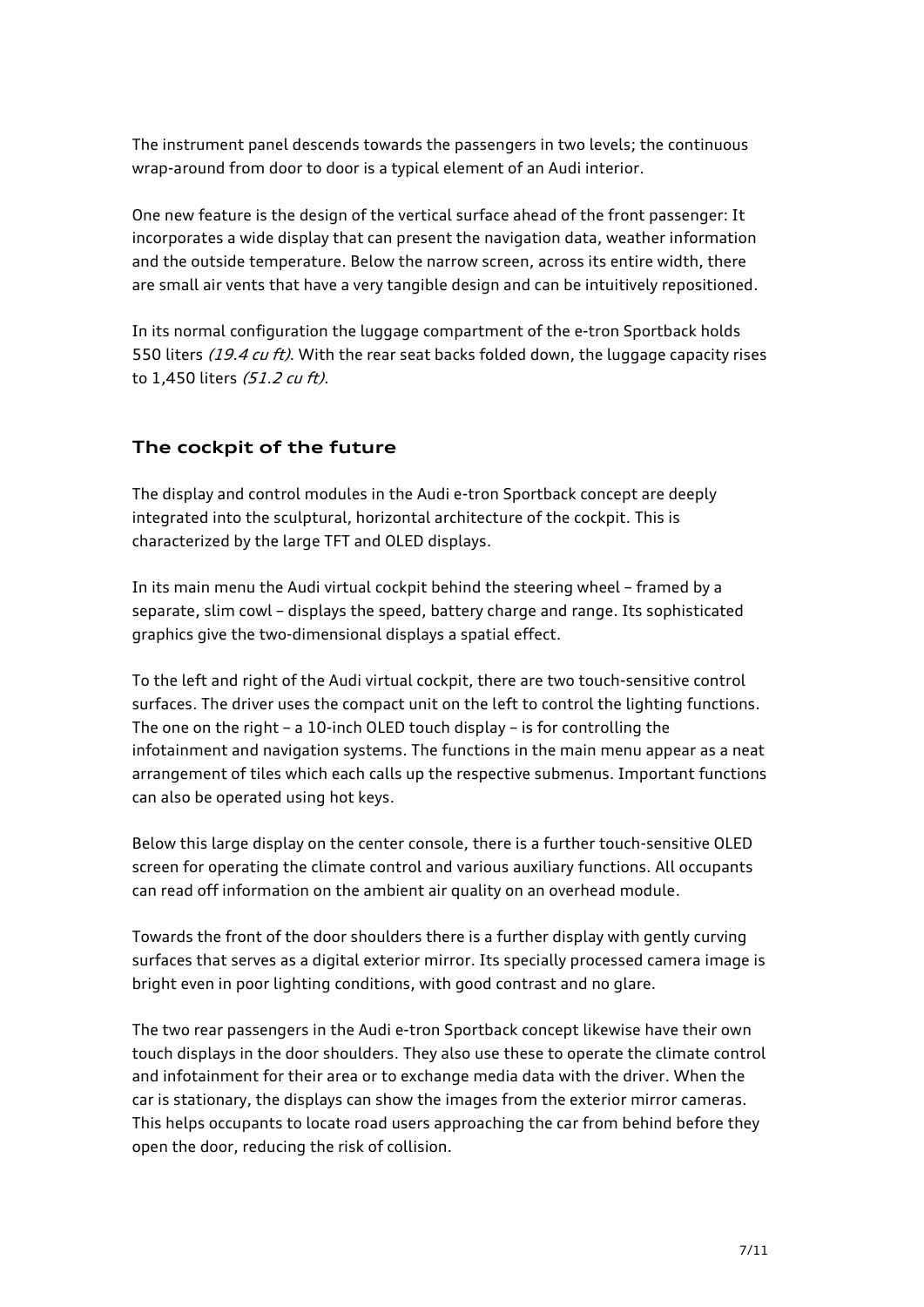The concept study is connected to the Internet by an LTE module. Passengers can surf the web and send e-mails with their mobile devices. Tailored services from the Audi connect portfolio are delivered to the car for the driver.

The driver can also operate many functions of the Audi e-tron Sportback concept from the flat-bottomed steering wheel. Its horizontal spokes are equipped with touch surfaces. The driver selects the recuperation levels with two paddles.

The center console includes a flat, slim selector lever with a slide control on its left for selecting the driving programs. The driver moves between the drive positions by gently tapping it forward and back.

## **Standard drive configuration for the future: three electric motors**

The Audi e-tron Sportback concept technology study uses three powerful electric motors – one on the front axle and two on the rear axle. Total output is 320 kW, with boosting enabling the driver to temporarily mobilize up to 370 kW.

The electric motors are highly efficient over a wide engine speed range, including at low and intermediate load. They thus combine emotional driving pleasure above all with a high range. The electric motors are liquid-cooled, as are the compact power electronics.

The brand first showcased the concept for the three electric motors in its Audi e-tron quattro concept study car at the 2015 Frankfurt Motor Show. It will now find use in future production versions. And it turns the Audi e-tron Sportback concept into an electrified quattro, because torque is delivered to all four wheels.

The operating principle is as follows. A controller continuously computes the optimal interplay of the electric motors for every driving situation. At low load, solely the motor on the front axle is responsible for propulsion. When the driver floors the accelerator in the S driving mode and all three electric motors are working together, 370 kW of output and more than 800 Nm  $(590.0$  lb-ft) of torque are available in the boost mode. The sprint from zero to 100 km/h  $(62.1$  mph) is completed in 4.5 seconds; the electronically limited top speed of 210 km/h (130.5 mph) is quickly reached. In the standard D driving program, the e-tron Sportback musters 320 kW.

The key drive train management parameters are the position of the accelerator, the mode chosen in the Audi drive select dynamic handling system, the driving program – S or D – and the battery charge level. The data on the near surroundings from the sensors for piloted driving, the predictive route data from the navigation system and the real-time traffic information from Audi connect also flow into this computation, always with the aim of optimally adjusting the drive train to the prevailing conditions.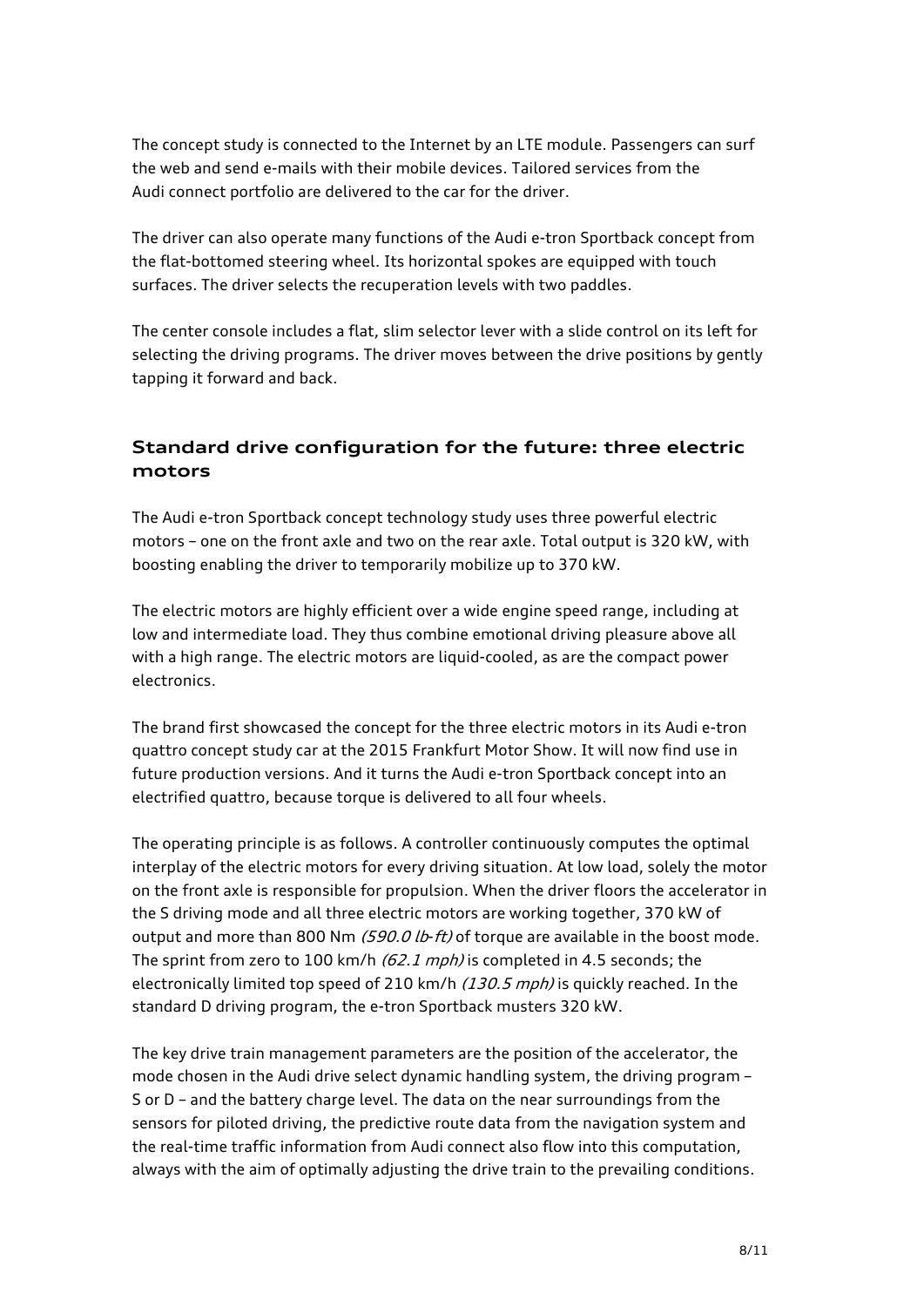The focus is on not just powerful performance, but also maximum efficiency. Before even starting out, the driver can have the Audi e-tron Sportback concept compute a drive train strategy to minimize energy consumption. When under way, the Audi e-tron recovers large amounts of energy. Because up to moderate braking, the electric motors are solely responsible for decelerating the vehicle. The hydraulic brakes only come into play for heavy braking. The driver can adjust the degree of recuperation in stages. At the lowest setting, no energy is recovered at all in certain situations. Instead, the isolated drive allows the coupé to coast without any retardation torque – one of the most effective strategies for increasing the range.

The concept with the two electric motors on the rear axle offers major advantages when it comes to sporty handling. The Torque Control Manager, which works together with the Electronic Stabilization Control (ESC), actively and variably distributes the power between the wheels as necessary. This torque control provides for maximum dynamics and stability. Thanks to the virtually instantaneous response of the electric motors, the control actions are lightning-quick. The drive concept of the Audi e-tron Sportback concept adapts perfectly to every situation, whether involving transverse or longitudinal dynamics.

#### **Ideal installation position: the lithium-ion battery**

As previously on the e-tron quattro concept, the technology study's lithium-ion battery is positioned between the axles below the passenger compartment. This installation position provides for a low center of gravity and a balanced axle load distribution of 52:48 (front/rear). And that gives the sporty SUV outstanding driving dynamics and driving safety compared with other vehicles in the segment. The large battery block is bolted to the floor structure. Thanks to its modular design, the battery is in principle also suitable for other automobile concepts.

The liquid-cooled battery has an energy capacity of 95 kWh. A full charge provides for a range of over 500 kilometers (310.7 miles) in the NEDC. The Combined Charging System with two connectors enables charging with alternating current (AC) and direct current (DC). With direct current and the charging power of 150 kW targeted by Audi, the large battery can store enough energy for up to 400 kilometers (248.5 miles) in around just 30 minutes.

With its geometry and slightly inclined installation position, the innovative charging socket on the front fender is particularly ergonomic. Alternatively contactless inductive charging of the Audi e-tron Sportback concept is possible with Audi Wireless Charging (AWC). This is done by siting a charging pad with integral coil on the floor where the car is to be parked, and connecting it to the power supply. The piloted parking system positions the Audi e-tron Sportback concept over the charging pad with centimeter precision. The charging process then starts automatically. The alternating magnetic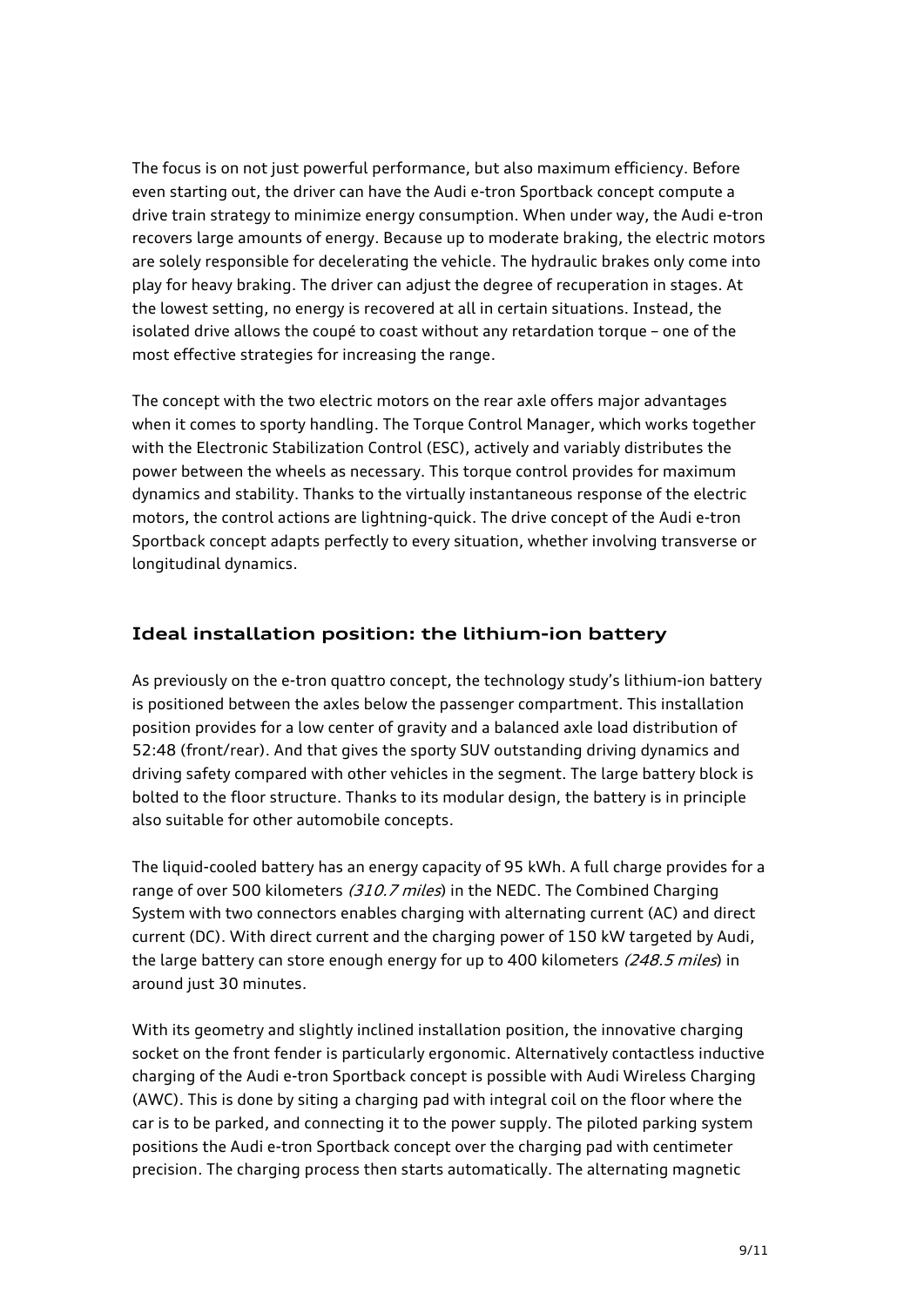field induces an alternating voltage in the secondary coil fitted in the floor of the car, across the air gap. The alternating current is converted into direct current by the onboard power electronics and the battery is charged with an output of up to eleven kilowatts.

The charging process stops automatically when the battery is fully charged. Audi Wireless Charging technology reaches an efficiency of more than 90 percent, making it comparable in efficiency to charging with a cable. The alternating field represents no danger to humans or animals. It is only generated when a car is standing above the induction pad. Drivers can monitor the charging process on their smartphone using an app from the Audi connect portfolio. All charging and climate control functions can be controlled remotely with this app.

The heat pump also contributes to the efficiency of the concept study. It uses the waste heat of the electrical components to climatize the interior and is thus a central component of the thermal management system.

### **High-tech from Audi: the chassis**

The chassis reflects the dynamic character of the Audi e-tron Sportback concept. The adaptive air suspension sport – the air suspension with controlled damping – contributes to efficiency. Depending on road speed, the ride height is adjusted in four stages by up to 63 millimeters  $(3.5 \text{ in})$ , thus reducing drag. The adaptive air suspension sport can be controlled using the Audi drive select system.

The front and rear axles are lightweight, five-link constructions made of aluminum and high-strength steel. The wheels measure 23 inches in diameter and are fitted with 285/30 tires. Large brake disks with a diameter of 20 inches at the front and 19 inches at the rear slow down the Audi e-tron Sportback concept safely and reliably.

#### **Pathway to production – e-mobility at Audi**

Audi has already been developing models with all-electric or hybrid drive since the late 1980s. The first production offering of a car combining a combustion engine with an electric motor was the Audi duo from 1997, which occupied the body of an Audi A4 Avant. A landmark technological development for electric cars was the Audi R8 e-tron, which was unveiled at the 2009 Frankfurt Motor Show and in 2012 set a record lap time for an electric car on the North Loop of the Nürburg Ring.